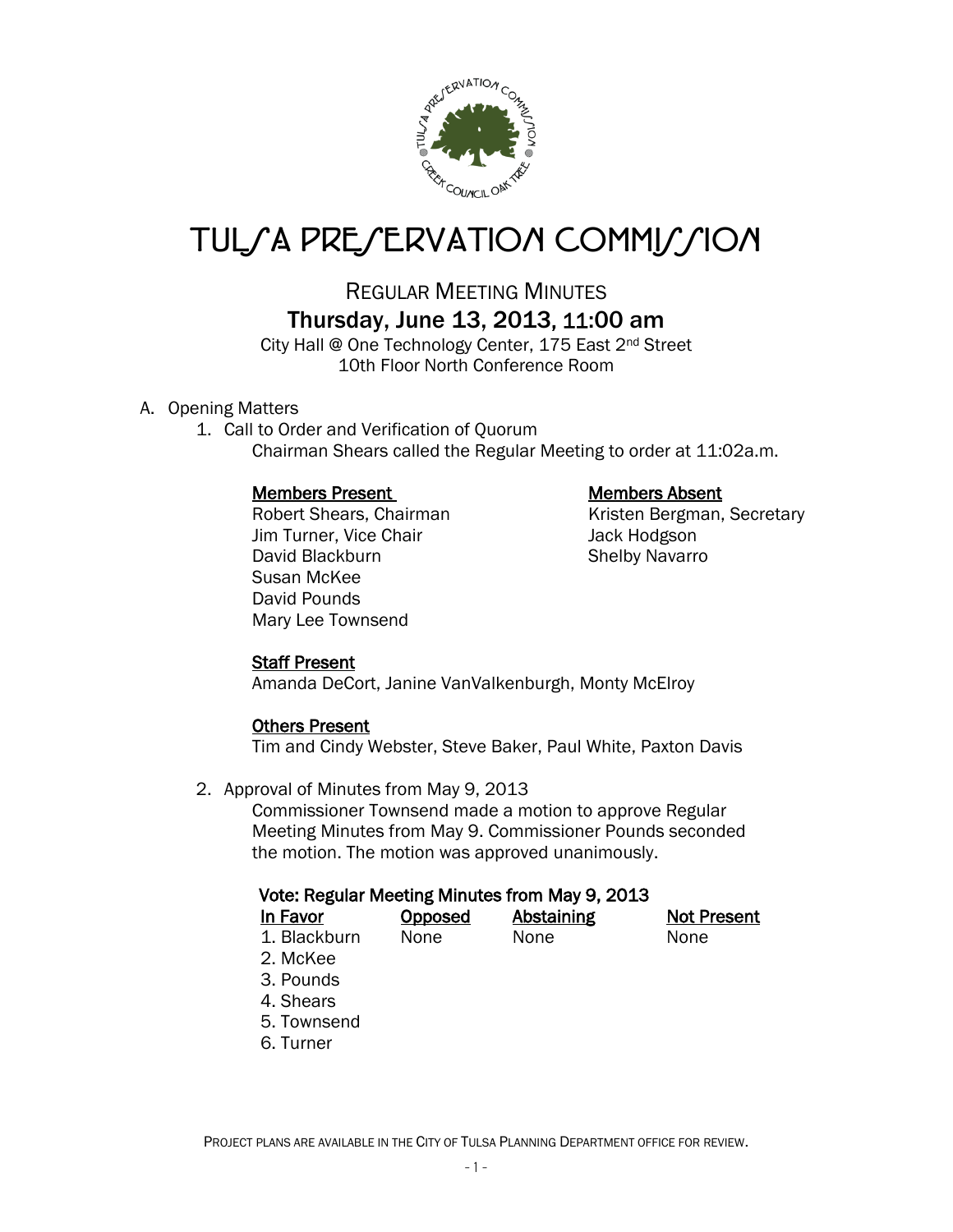3. Disclosure of Conflicts of Interest No one reported a conflict of interest with the proposals on the agenda.

B. Actionable Items

#### 1. **COA-13-010** / **2016 E. 19th Street** (Yorktown)

Applicant: Steve Baker

*COA Subcommittee Review Date: None*

Request:

Replace existing concrete retaining wall with a brick-faced concrete block wall.

Monty McElroy presented Mr. Baker's Certificate of Appropriateness application to the Commission and read the applicable guidelines. Mr. Baker was present to answer questions.

Commissioner Townsend made a motion to approve the application. Commissioner Turner seconded the motion. Chairman Shears asked for a vote on the motion.

#### Vote: 2016 E. 19th Street (Yorktown)

| In Favor     | Opposed     | Abstaining | <b>Not Present</b> |
|--------------|-------------|------------|--------------------|
| 1. Blackburn | <b>None</b> | None       | None               |
|              |             |            |                    |

- 2. McKee
- 3. Pounds
- 4. Shears
- 5. Townsend
- 6. Turner

The motion to Approve was Approved Unanimously. Guidelines cited: G.1.3 and G.1.5.

#### 2. COA-13-011 / 1705 S. Norfolk Avenue (North Maple Ridge)

Applicant: Tim & Cindy Webster

*COA Subcommittee Review Date: None*

Request:

Replace existing wood porch railings and balusters with new wood railings and balusters.

Monty McElroy presented Mr. and Mrs. Webster's Certificate of Appropriateness application to the Commission and read the applicable guidelines. Mr. and Mrs. Webster were present to answer questions.

Commissioner Townsend made a motion to approve the application. Commissioner Blackburn seconded the motion. Chairman Shears asked for a vote on the motion.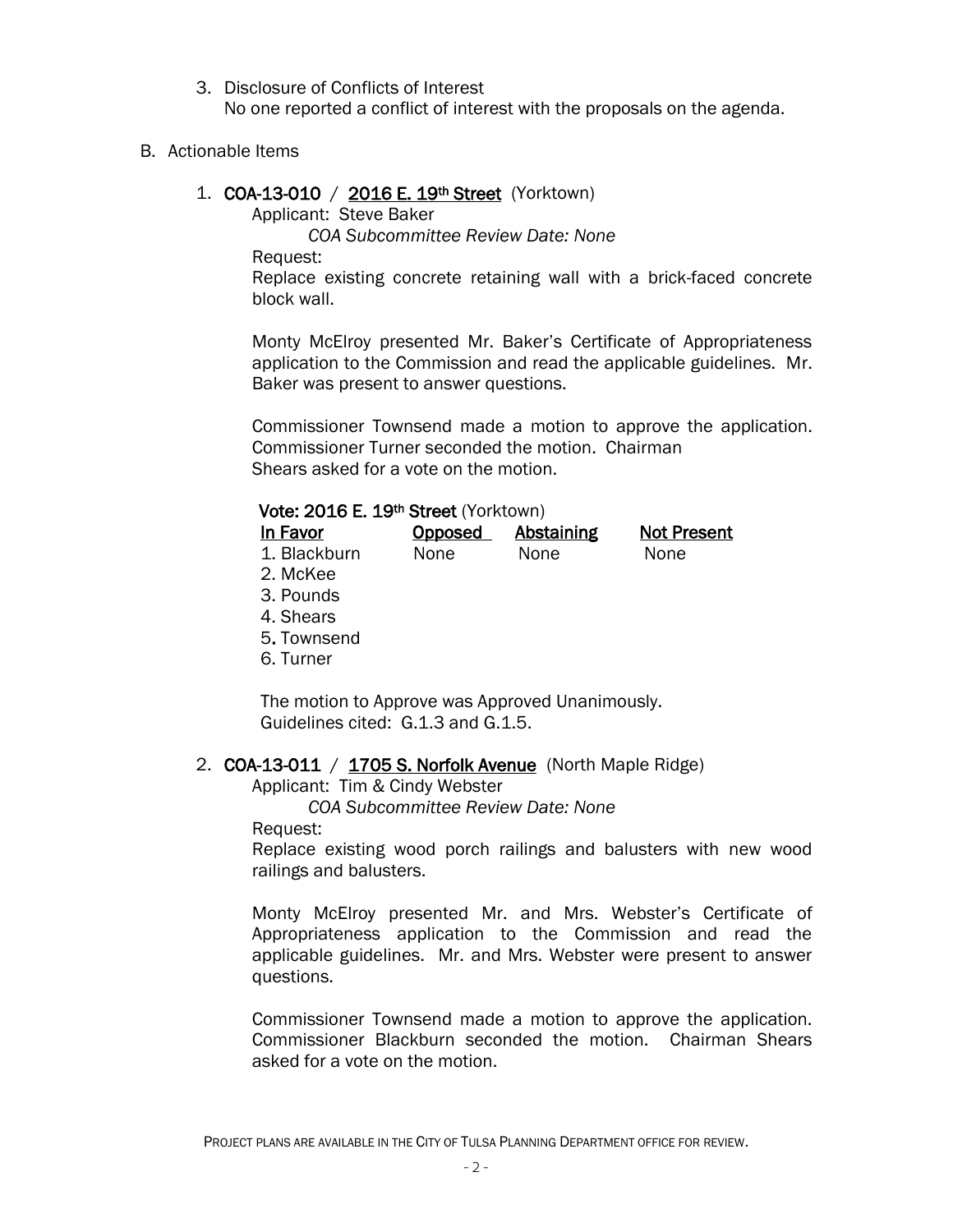#### Vote: 1705 S. Norfolk Avenue (North Maple Ridge)

| In Favor     | Opposed | Abstaining | <b>Not Present</b> |
|--------------|---------|------------|--------------------|
| 1. Blackburn | None    | None       | None               |

- 2. McKee
- 3. Pounds
- 4. Shears
- 5. Townsend
- 6. Turner

The motion to Approve was Approved Unanimously. Guidelines cited: A.6.1, A.6.3 and A.6.4

#### 3. COA-13-012 /  $1020 E. 20<sup>th</sup> Street$  (North Maple Ridge)

Applicant: Paxton Davis for Burnett Inc.

*COA Subcommittee Review Date: None*

Request:

Replace remaining original windows with new fiberglass windows with exterior muntins to match original patterns. (Continuation of window renovation started last year).

Monty McElroy presented Mr. Davis's Certificate of Appropriateness application to the Commission and read the applicable guidelines. Mr. Davis was present to answer questions.

Commissioner Townsend made a motion to approve the application. Commissioner Blackburn seconded the motion. Chairman Shears asked for a vote on the motion.

#### Vote: 1020 E. 20<sup>th</sup> Street (North Maple Ridge)

| In Favor     | Opposed  | Abstaining | <b>Not Present</b> |
|--------------|----------|------------|--------------------|
| 1. Blackburn | 1. McKee | None       | None               |
| 2. Pounds    |          |            |                    |

- 3. Shears
- 4. Townsend
- 5. Turner

The motion to Approve was Approved Unanimously. Guidelines cited: A.4.1 and A.4.5.

#### 4. COA-13-013 / 628 N. Cheyenne Avenue (Brady Heights)

Applicant: Paul White

COA Subcommittee Review Date: None

Request:

- 1. Install 3' high metal fence around front yard.
- 2. Rebuild top part of chimney to historically appropriate height and appearance.